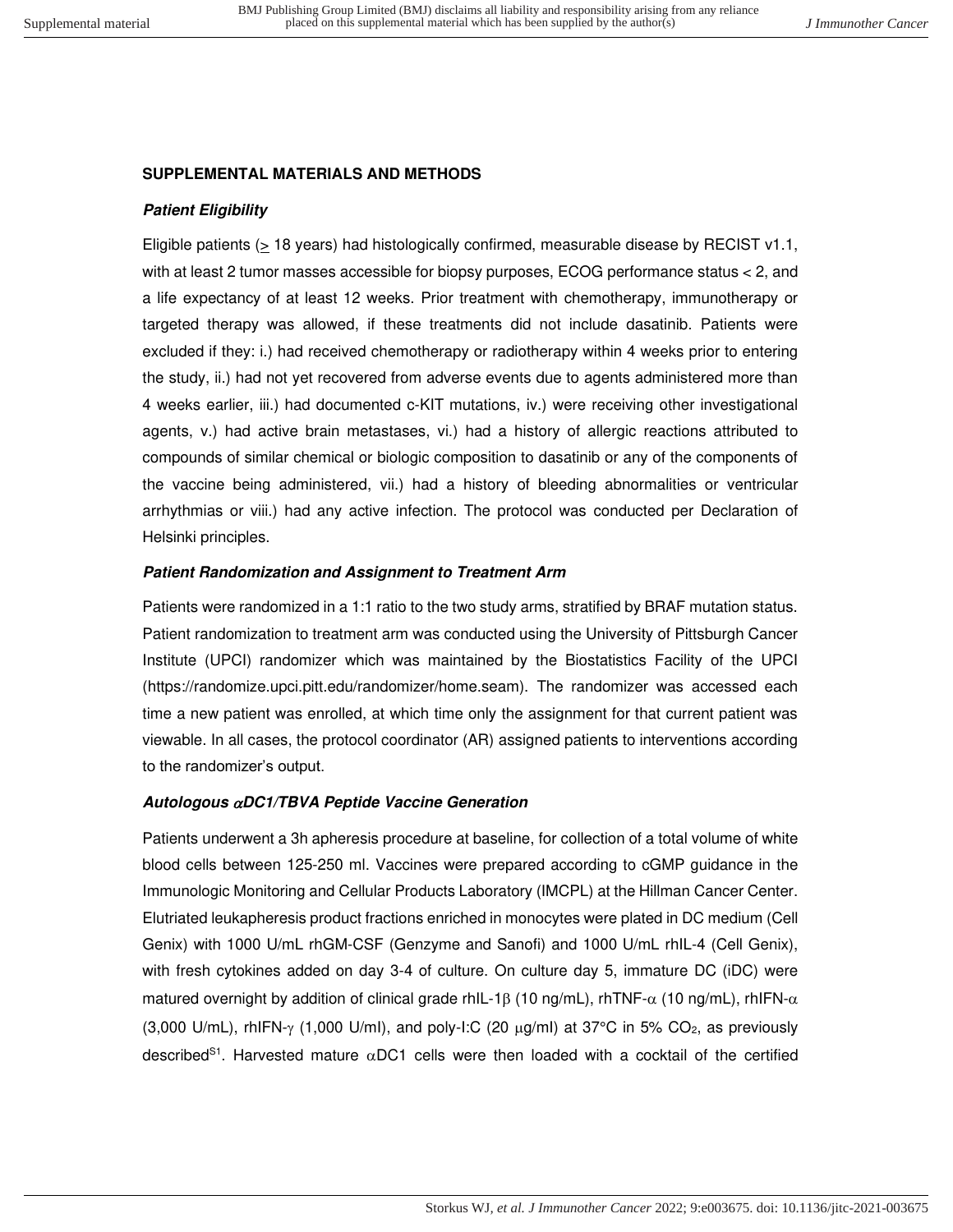synthetic  $DLK1_{310-318}$  (ILGVLTSLV),  $EphA2_{883-891}$  (TLADFDPRV),  $HBB_{31-39}$  (RLLVVYPWT), NRP1<sub>433-441</sub> (GMLGMVSGL), RGS5<sub>5-13</sub> (LAALPHSCL), TEM1<sub>691-700</sub> (LLVPTCVFLV) peptides (at a final concentration of 1  $\mu$ g/mL of each peptide in CellGenix media) for 3-4 hours at 37°C, 5% CO<sub>2</sub>. Criteria for release of patient  $\alpha$ DC1/peptide vaccines included: sterility by Gram stain and bacteriologic culture; negative Mycoplasma; endotoxin lower than 5.0 EU/kg of body weight; greater than 70% expression of both CD86 and HLA-DR on  $\alpha$ DC1 cells as determined by flow cytometry. The first vaccine was administered fresh, with subsequent vaccines cryopreserved in 10% DMSO/40% AB serum/50% CellGenix medium until time of use when the cells were thawed prior to injection. Fresh and thawed vaccines were shown to be viable and phenotypically stable for at least 4h at 4°C. Freshly prepared patient  $\alpha$ DC1 vaccine cells were also analyzed for secretion of IL-12p70 and IL-10 into culture supernatant after *in vitro* stimulation as previously decsribed<sup>1</sup> using cytokine-specific ELISAs (BD Biosciences).

# **IFN ELISPOT Assays**

Patient peripheral blood T cell responses against peptides in the vaccine formulation were examined using standardized IFN $\gamma$  ELISPOT assays using HLA-A2<sup>+</sup> T2 cells as an antigenpresenting cell. T2 cells were left untreated or pulsed with individual vaccine-associated TBVA peptides or HLA-A2-presented peptides derived from alternate TBVA-associated proteins (i.e. NRP1<sub>331-339</sub> [GLLRFVTAV], PDGFR $\beta_{890-898}$  [ILLWEIFTL], VEGFR1<sub>770-778</sub> [TLFWLLLTL], VEGFR2 $_{773-781}$  [VIAMFFWLL] $^{S2, S3}$  or melanoma-associated proteins (i.e. MART1 $_{26-35}$ [EAAGIGILTV], gp100<sub>209-217</sub> [ITDQVPFSV], TYR<sub>368-376</sub> [YMNGTMSQV]<sup>S4</sup> overnight at 37°C, prior to washing in PBS and addition to  $IFN<sub>Y</sub> ELISPOT$  wells. Triplicate determinations were performed. Plates were analyzed on a CTL Technologies ImmunoSpot reader (Cleveland, OH).

# **Flow Cytometry**

Baseline and on-treatment patient peripheral blood mononuclear cells were analyzed for frequencies of CD4<sup>+</sup>Foxp3<sup>+</sup> Treg, HLA-DRnegCD3negCD11b<sup>+</sup>CD14<sup>+</sup>CD15negCD19negCD33<sup>+</sup> monocytic MDSC (M-MDSC) and HLA-DR<sup>neg</sup>CD3<sup>neg</sup>CD11b<sup>+</sup>CD14<sup>neg</sup>CD15<sup>+</sup>CD19<sup>neg</sup>CD33<sup>+</sup> polymorphonuclear MDSC (PMN-MDSC) using the following directly-conjugated antibody probes:  $\alpha$ -FoxP3-PE antibody (eBioscience),  $\alpha$ -HLA-DR-FITC (BD Pharmingen),  $\alpha$ -CD3-PE-Cy7 (BD Pharmingen),  $\alpha$ -CD4-FITC (BD Pharmingen),  $\alpha$ -CD19-PE-Cy7 (BD Biosciences),  $\alpha$ -CD33-APC (BD Pharmingen),  $\alpha$ -CD11b-Pacblue (BD Pharmingen),  $\alpha$ -CD14-PerCP (BD Biosciences), and -CD15-PE (BD Pharmingen). Data analysis was performed using FACSDiva™ software (BD Biosciences). For Treg, cells were first stained using  $\alpha$ -CD4 mAb, then washed and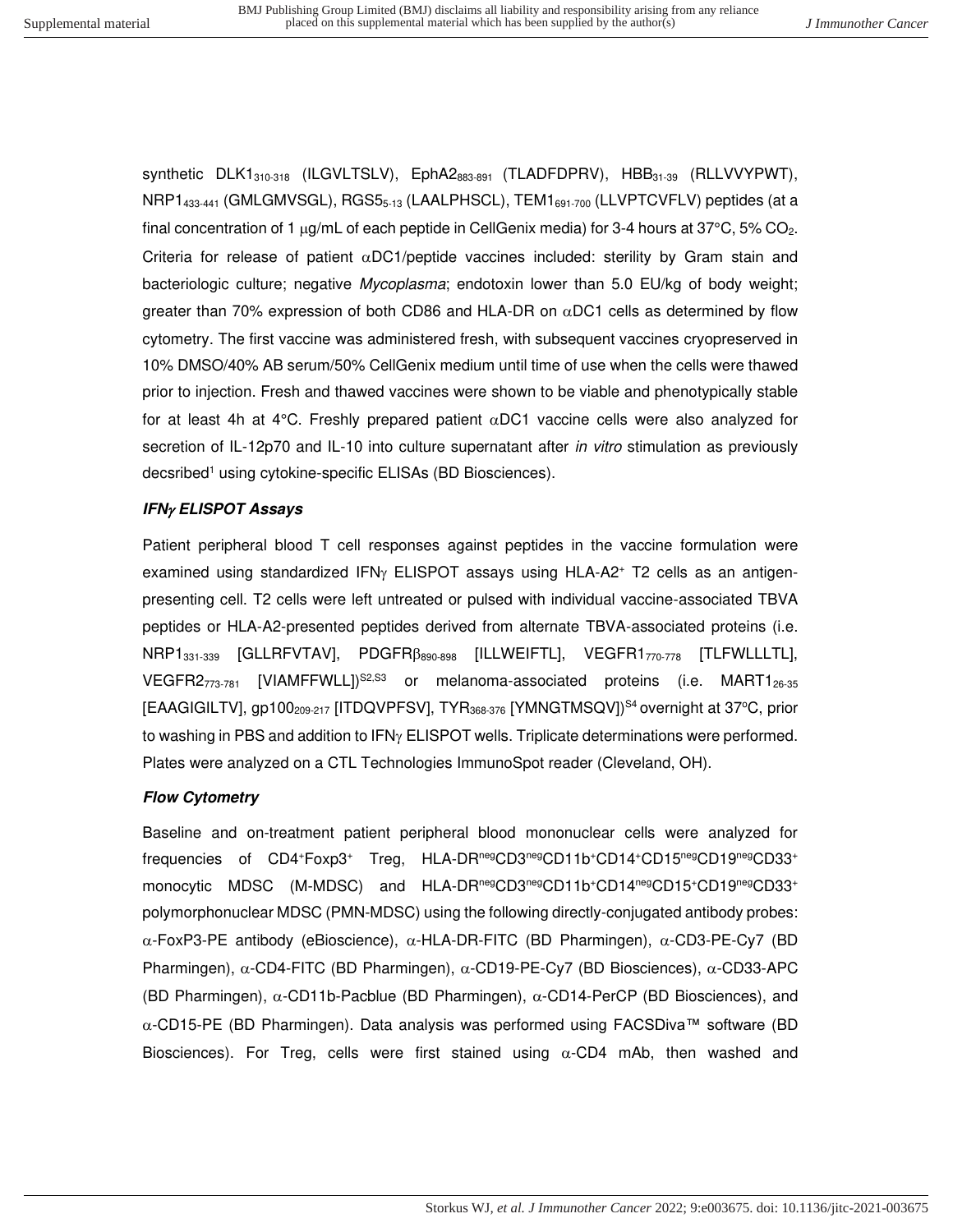fixed/permeabilized with FoxP3/Transcription Factor staining buffer set (eBioscience) per the manufacturer's instruction. Permeabilized cells were then intracellularly stained with  $\alpha$ -FoxP3 antibody. Fluorescent positivity was determined by utilizing appropriate antibody isotype controls.

Vaccine DC were also phenotyped for cell surface molecules not involved in cell product release by flow cytometry using the following fluorescently labeled Abs:  $\alpha$ -CD266-APC (BioLegend),  $\alpha$ -CTLA4-BV786 (BD Biosciences),  $\alpha$ -Gal-9-PE (BD Biosciences),  $\alpha$ -ICOSL-BV421 (BD Biosciences),  $\alpha$ -OX40L-PE (BioLegend),  $\alpha$ -PD-L1-BV421 (BioLegend),  $\alpha$ -PD-L2-BV711 (BD Biosciences) and appropriate isotype-matched control Abs (BioLegend). Live cell gating was established using Zombie Aqua Viability Dye (BioLegend).

### **Serum Testing**

Baseline and on-treatment (week 5) patient serum specimens were analyzed using a commercial ELISA specific for human CXCL10/IP-10 (R&D Systems) by the IMCPL. The IMCPL also analyzed patient sera for levels of soluble checkpoint molecules using the multiplex Luminex Immuno-Oncology Checkpoint Marker Panel detecting soluble forms of BTLA, CD27, CD28, CD80, CTLA-4, GITR, HVEM, IDO, LAG-3, PD-1, PD-L1, PD-L2, TIM-3 and 4-1BB. In these assays, sera from 19 healthy male and female donors (age range 23-65) were included as normal controls.

### **RNA Isolation and Gene Expression Analyses**

Total RNA was isolated from vaccine  $\alpha$ DC1, tumor biopsies and peripheral blood mononuclear cells and subjected to qRT-PCR and GeneChip™ Human Genome U133A 2.0 Arrays (Thermo Fisher Scientific) profiling performed by the University of Pittsburgh Genomics Research Core, to the Oncomine TCRB-LR Assay and to the Oncomine<sup>™</sup> Immune Response Research Assay (OIRRA; Thermo Fisher Scientific, Carlsbad, CA) under an institutional material transfer agreement (MTA). TCR $\beta$  chain repertoire libraries were constructed by multiplex PCR utilizing FR1 and constant gene targeting primers via the Oncomine TCRB-LR assay, then sequenced using the Ion Torrent S5 to a target depth of 1.5M raw reads per library. To evaluate T cell receptor convergence, we searched for instances where  $TCRB$  chains were identical in amino acid space but had distinct nucleotide sequences owing to N-addition and exonucleotide chewback within the V-D and D-J junctions of the complementary determining region 3 (CDR3). Targeted gene expression profiling of pre- and post-treatment tumor biopsies was performed via the Oncomine Immune Response Research Assay (OIRRA) using total RNA input.

### **Biostatistics and Bioinformatics Analyses**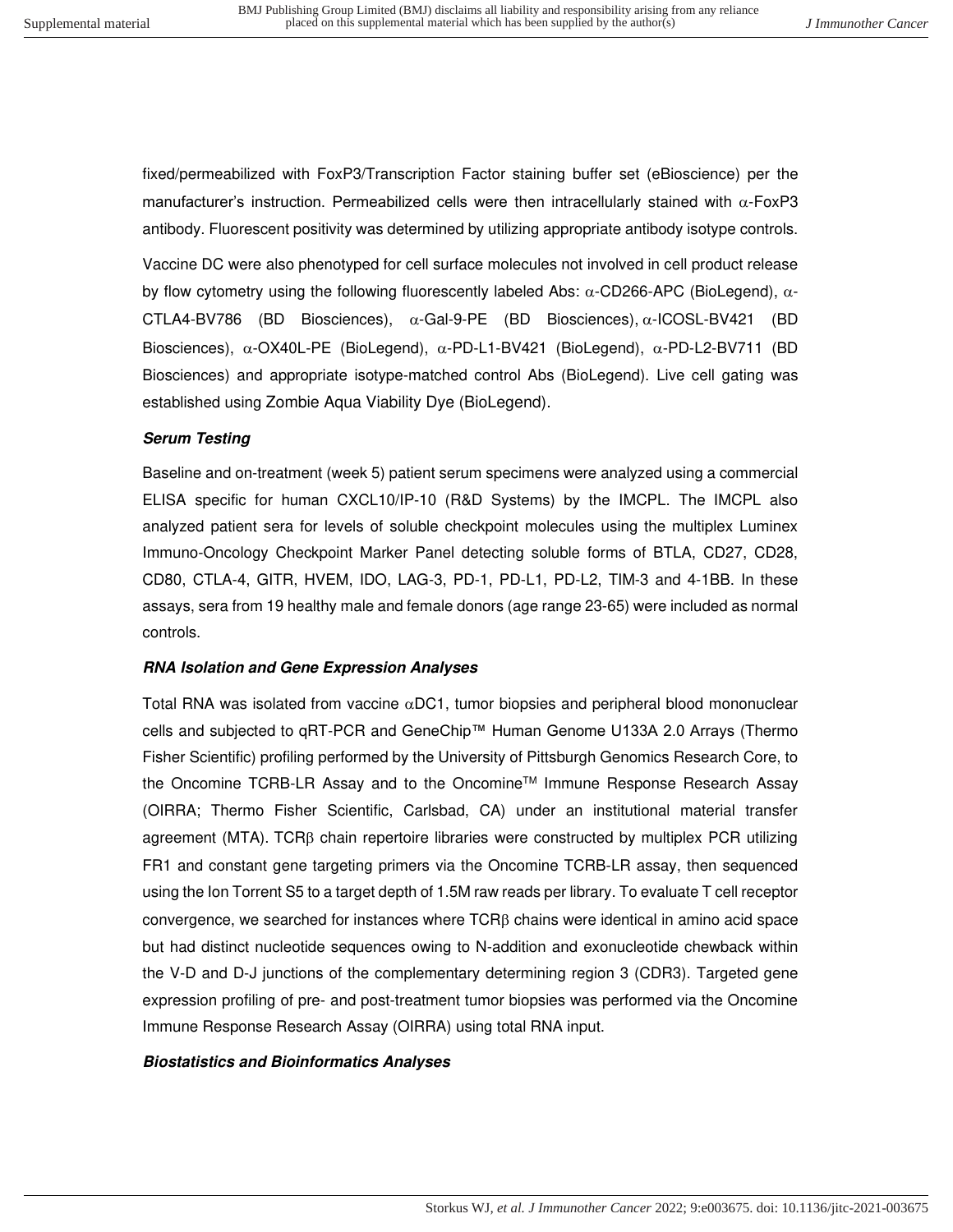All correlative data analyses were conducted using R (version 3.4.3) and Bioconductor. Efficacy and safety were assessed in all patients who received one or more cycles of vaccine +/- dasatinib. The association between variables and response was examined by comparison between responders and non-responders with the two-sided two-sample t test, Wilcoxon signed rank or Fisher's exact test, when appropriate. Survival data were analyzed with the Kaplan-Meier method and compared with log-rank tests. For exploratory endpoint survival analyses, the R packages survminer (v 0.2.4) and survival (v 2.11-4) were used. Association of variable with survival endpoints was examined with the Cox proportional hazards model. Comparisons between datasets were performed using non-parametric tests, as detailed in the figure legends. A p-value of 0.05 or less was considered statistically significant. No adjustments for multiple comparisons were performed. Kaplan-Meier analysis was used to estimate the median OS and PFS. Log rank tests were used to compare the OS and PFS between different study arms. Serum cytokines with detection rate  $<$  50% were dichotomized, and those with  $\geq$  50% detection rate were treated as continuous endpoints. Associations of DC cell surface markers and secretion levels of IL-12p70 and IL-10 with vaccine antigen response was determined by performing a student's t-test of the expression level for patients who were vaccine antigen responders against those who were nonresponders. Flow cytometry analyses of vaccine  $\alpha$ DC1 and patient peripheral blood MDSC and Treg cells were processed to compare absolute and percentage cell counts at baseline. Change between time points was determined by calculating both the difference and fold change between the events, with statistical differences assessed using a student's t-test. Serum levels were determined by ELISA or Luminex for CXCL10 and soluble checkpoint proteins, respectively, at baseline vs. 5 weeks on-treatment. Change between time points was determined by calculating both the difference and fold change between the time points. Statistical testing was performed using student's t-test. Spearman's correlation coefficients were calculated to determine associations present between differentially expressed genes (DEG) in patient mDCs and tumor biopsy tissues and patient immune/clinical responses to treatment. Gene set enrichment was performed on transcriptional data sets from patient DC and tumor (baseline and on-treatment) samples using the GSEA software (V.4.1.0), a joint project of the University of California-San Diego and the Broad Institute<sup>S5,S6.</sup>

### **Supplemental References Cited**:

S1. Mailliard RB, Wankowicz-Kalinska A, Cai Q, et al. alpha-type-1 polarized dendritic cells: a novel immunization tool with optimized CTL-inducing activity. Cancer Res. 2004;64:5934-7.